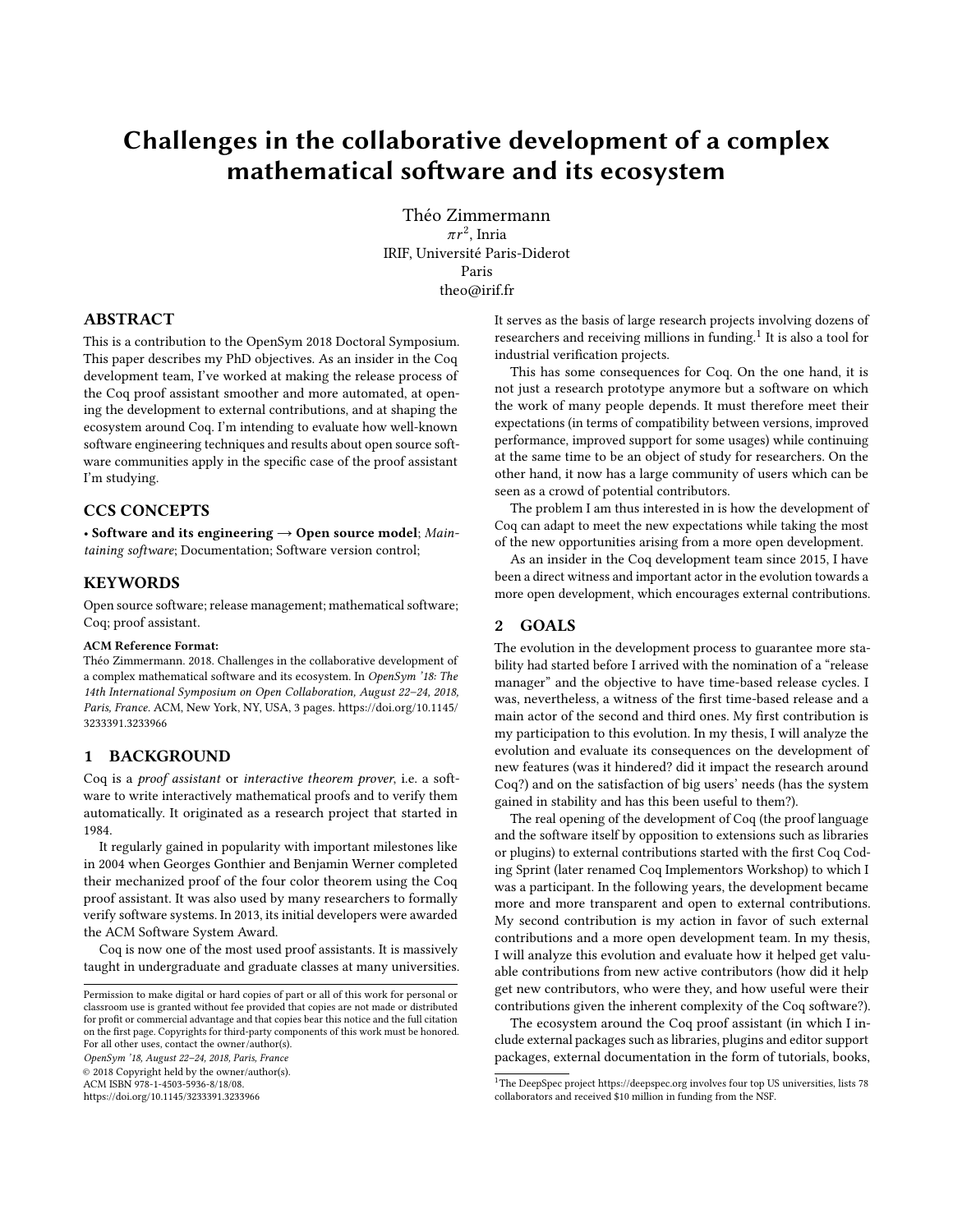Q&A. . .) evolved as well, as a consequence of the growth of the user community and changes in the distribution of Coq packages that had started before I arrived. We passed from a centralized model to a more distributed model. In the centralized model, library and plugin developers were solicited to send their packages to the Coq development team who would then take care of maintaining them and distributing them further (in an archive of so-called "user-contribs"). In the new model, they are self-maintaining their packages and encouraged to directly submit them to a package repository to reach users who are then able to install them using a specific package manager. My third contribution will be to the organization and shaping of this ecosystem by involving the community more and more, especially in the long-term maintenance of Coq packages and their diffusion. I have launched a project for collaborative long-term maintenance of Coq packages called coq-community $^2$  $^2$  inspired by the similar and already successful elm-community.<sup>[3](#page-1-1)</sup>

A cross-cutting goal is to evaluate how well-known software engineering techniques and results about open source software communities apply in the specific case of the proof assistant I am studying.

### 3 METHODS

To propose amendments to our development processes, I observe what issues arise with the previous way of doing. For instance, a lot of breaking changes were implemented and merged without being documented in the changelog, just because developers and reviewers forgot, and we got complaints from users. Then, most of the time, I propose and I test alternative ways based on standard practices in open source development. In the above example, there were several possible solutions (used in other projects): enforcing that pull requests always come with a changelog entry by adding an automatic check; automatically generating a changelog using information from GitHub pull requests and commit messages; or simply reminding this requirement to pull request authors using a pull request template with a few checkboxes. I implemented the latter because it was the lighter solution and it turned out to be pretty efficient (although exact measurements are still to be done). However, there is still a problem with some experimented developers stripping the template without reading it because they think it's not for them, and we will see in the future if there is a need to move to one of the other two solutions.

Furthermore, the open source way is in constant evolution itself so there is no definite best solution, and all open source development teams are experimenting a bit at the same time. It is quite useful to keep informed of what others are doing, and to be ready to reuse their tools (and to share ours). The GitHub platform itself, which we are using, is evolving quite fast these days, and we regularly experiment with new features to see how they fit in our practices and if they are of any help.

Sometimes, just reporting a problem in our development processes and having it discussed is enough for good ideas to emerge. This kind of meta-issues really took off after the move from our old bug tracker to GitHub issues (described in the results section). Documenting processes provides clear and immediate benefits such

as helping new contributors gain in confidence or making it easier to swap some special roles like "release manager". But it can also be a good opportunity to discuss these processes. Indeed, more senior developers are often questioning the adequacy of the new processes and lack of proper communication around some changes sometimes created frustration or confusion.

I also intend to have repetitive tasks automated more systematically. I was particularly inspired in this aspect by the talk "Cyborg Teams: Training machines to be Open Source contributors" by Stef Walter at FOSDEM'18. Lots of such automations are natively proposed by the GitHub platform while some others can be easily added because they have been implemented and distributed by other developers. However, we must be ready to adapt them or develop our own when what is proposed cannot fit in easily in our processes, would impose too radical changes or wouldn't help with respect to our objectives. For instance, I created a methodology to track pull request backporting using a GitHub project (a Kaban-like board with columns and cards). When GitHub added automation features to these projects, I started using them to manage this more efficiently, but because these features were quite limited, I ended up developing a bot that moves cards around for me and saves me a lot of time. This will also make it easier to pass on this role to someone else.

To involve the user community more, the best way is sometimes to directly call for contributions: on Coq-Club, the Coq users' mailing list, like I did once to get a volunteer to migrate the Coq FAQ, which was bitrotting, to the Coq wiki; or at the Coq workshop, like I intend to do to find participants to the coq-community collaborative maintenance project.

This collaborative maintenance project is also giving me a different perspective and I intend to conduct some improvement upstream to help package maintainers. Two specific questions are how to setup CI for testing these packages with various versions of Coq; and how to distribute Coq packages in the most efficient way. I'm currently exploring a new approach to these two questions based on the Nix package manager.[4](#page-1-2)

I have been teaching Coq for two years and this too is giving me a different perspective. Next year, I'd like to push my students to contribute to Coq at their own level: that is by highlighting what are the common problems that beginners encounter when they use Coq for the first few months. This kind of feedback is very valuable and usually quite difficult to get because users who open most of the issues are users who feel already quite confident about their knowledge of the system.

To evaluate the impact of changes in our processes, I would like to get objective measures as often as possible. Most of the time, I will collect these indicators from gross statistics obtained through GitHub APIs. Ideally, we want to compare them both to the same statistics before a change was implemented and to equivalent statistics over other open source projects when we can extract such statistics from previous research papers. For instance, there is an interesting analysis to be done on the predicting factors of the time it will take for a pull request to get merged, and a comparison to

<span id="page-1-0"></span><sup>2</sup><https://github.com/coq-community>

<span id="page-1-1"></span><sup>3</sup><http://elm-community.github.io/>

<span id="page-1-2"></span><sup>4</sup><https://nixos.org/nix/>